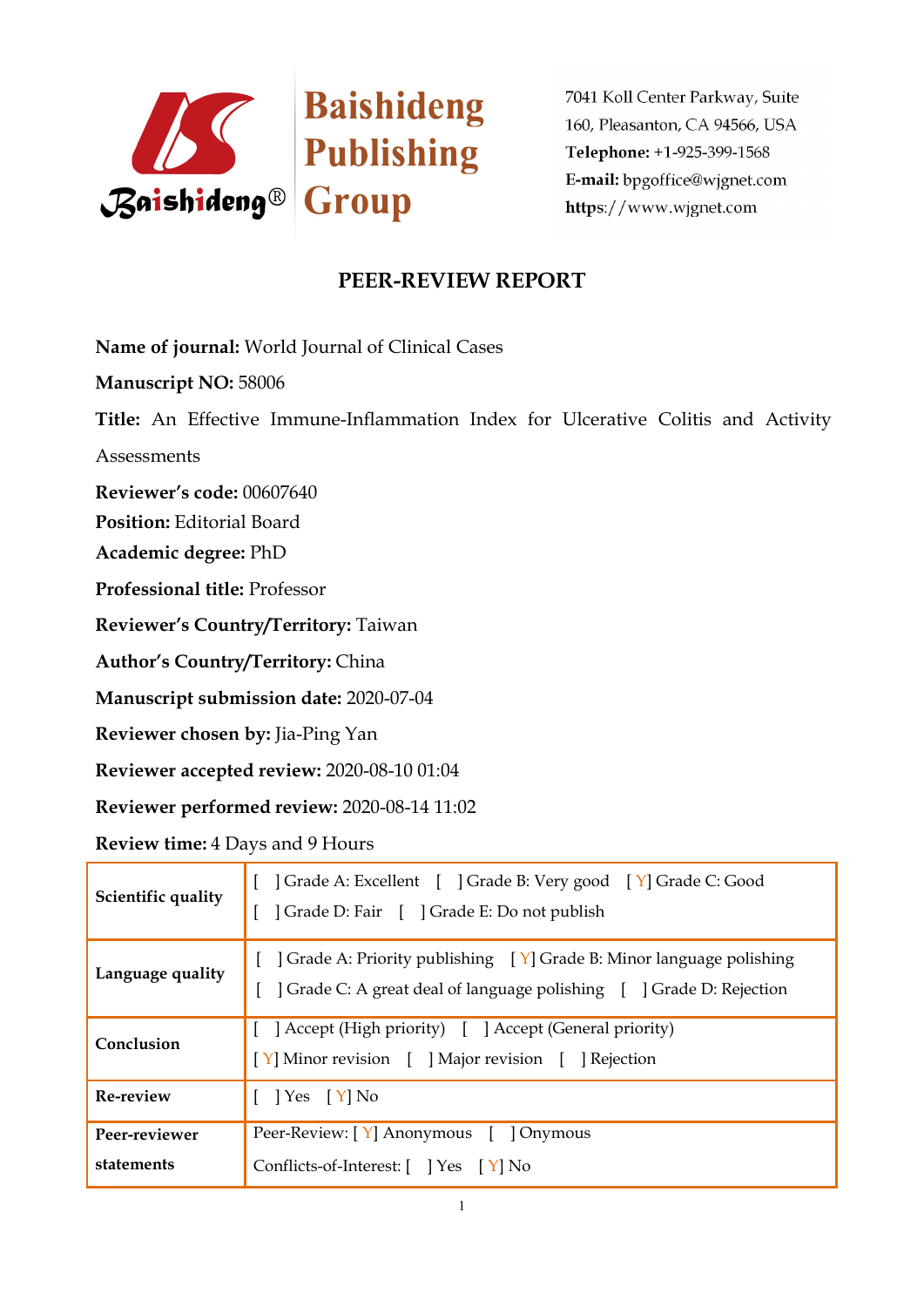

### **SPECIFIC COMMENTS TO AUTHORS**

Zhang et al has submitted an article with the title of "An Effective Immune-Inflammation Index for Ulcerative Colitis and Activity Assessments". The authors evaluated the hematological indexes in assessing the activity of ulcerative colitis in 172 ulcerative colitis patients. Authors concluded that "systemic immune-inflammation index has importance in confirming ulcerative colitis and identifying its activity". The conclusion is insightful, and could be helpful in clinic application. However, abbreviations (such as "Discussion - GPⅡb/Ⅲa") should be with its full name when it firstly appears in the paper and editing of English language is also recommended.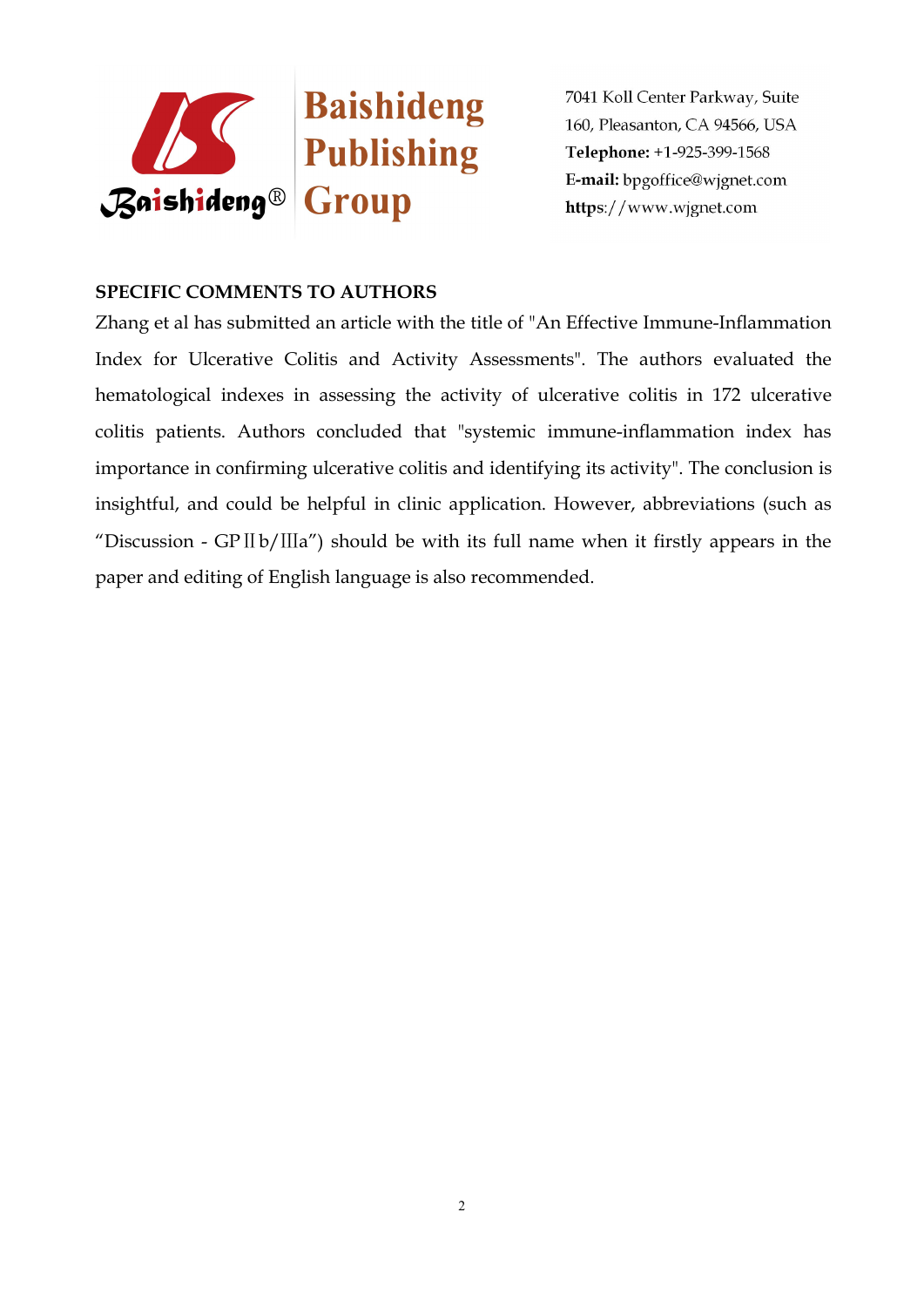

# **PEER-REVIEW REPORT**

**Name of journal:** World Journal of Clinical Cases

**Manuscript NO:** 58006

**Title:** An Effective Immune-Inflammation Index for Ulcerative Colitis and Activity

**Assessments** 

**Reviewer's code:** 03086186

**Position:** Peer Reviewer

**Academic degree:** MD, PhD

**Professional title:** Associate Professor, Attending Doctor

**Reviewer's Country/Territory:** Taiwan

**Author's Country/Territory:** China

**Manuscript submission date:** 2020-07-04

**Reviewer chosen by:** Jia-Ping Yan

**Reviewer accepted review:** 2020-08-09 05:01

**Reviewer performed review:** 2020-08-17 08:54

**Review time:** 8 Days and 3 Hours

| Scientific quality          | Crade A: Excellent [ ] Grade B: Very good [ ] Grade C: Good<br>[Y] Grade D: Fair [ ] Grade E: Do not publish                                               |  |
|-----------------------------|------------------------------------------------------------------------------------------------------------------------------------------------------------|--|
| Language quality            | Grade A: Priority publishing   Crade B: Minor language polishing<br>$\vert$ Grade C: A great deal of language polishing $\vert Y \vert$ Grade D: Rejection |  |
| Conclusion                  | Accept (High priority) [ ] Accept (General priority)<br>Minor revision [ ] Major revision [ Y] Rejection                                                   |  |
| Re-review                   | $\left[ Y \right]$ Yes $\left[ Y \right]$ No                                                                                                               |  |
| Peer-reviewer<br>statements | Peer-Review: [Y] Anonymous [ ] Onymous<br>Conflicts-of-Interest: [ ] Yes [Y] No                                                                            |  |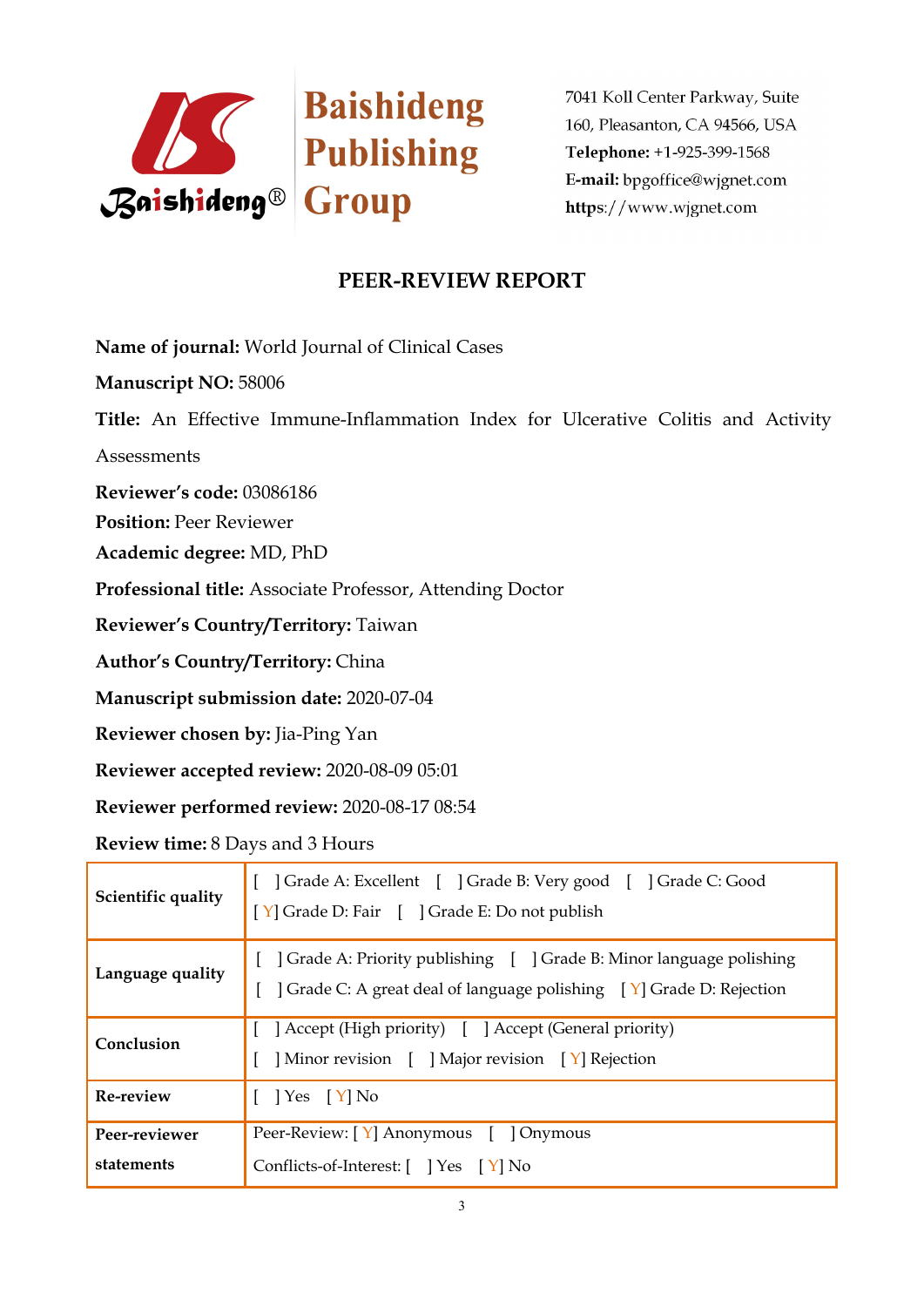

### **SPECIFIC COMMENTS TO AUTHORS**

The authors used a case-control study to study the relationship between white blood cells (WBC), hemoglobin (HB), platelets (PLT), neutrophils (N), lymphocytes (L), monocytes (M), systemic immune-inflammation index (SII), neutrophil-to-lymphocyte ratio (NLR), and platelet-to-lymphocyte ratio (PLR) and UC disease status. They found that SII, NLR, and PLR values were higher in patients with UC than controls and were positively correlated with Mayo endoscopic score (MES), extent, degree of ulcerative colitis burden of luminal inflammation (DUBLIN) score and ulcerative colitis endoscopic index of severity (UCEIS). In their references (12&13), platelet-to-lymphocyte ratio and neutrophil-to-lymphocyte ratio predicted mucosal disease severity and neutrophil-to-lymphocyte ratio predicted loss of response to Infliximab in Ulcerative Colitis. The paper is unfortunately lack of novelty.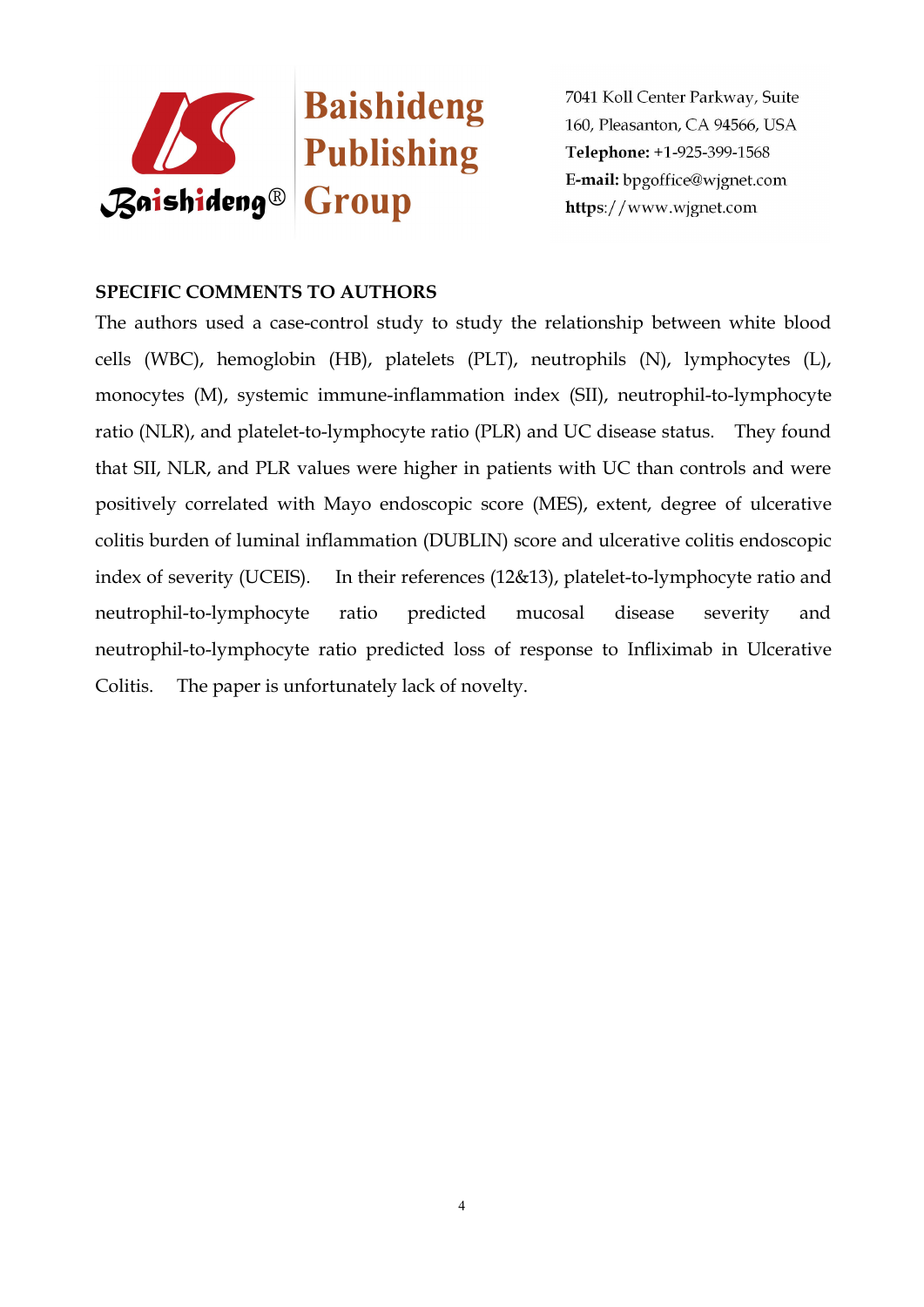

# **PEER-REVIEW REPORT**

**Name of journal:** World Journal of Clinical Cases

**Manuscript NO:** 58006

**Title:** An Effective Immune-Inflammation Index for Ulcerative Colitis and Activity

**Assessments** 

**Reviewer's code:** 00034489

**Position:** Editorial Board

**Academic degree:** AGAF, MD, PhD

**Professional title:** Director

**Reviewer's Country/Territory:** Japan

**Author's Country/Territory:** China

**Manuscript submission date:** 2020-07-04

**Reviewer chosen by:** Jia-Ping Yan

**Reviewer accepted review:** 2020-08-09 02:18

**Reviewer performed review:** 2020-08-19 02:33

**Review time:** 10 Days

| Scientific quality          | [ ] Grade A: Excellent [ ] Grade B: Very good [ ] Grade C: Good<br>[Y] Grade D: Fair [ ] Grade E: Do not publish                             |  |
|-----------------------------|----------------------------------------------------------------------------------------------------------------------------------------------|--|
| Language quality            | [Y] Grade A: Priority publishing [ ] Grade B: Minor language polishing<br>  Grade C: A great deal of language polishing   Crade D: Rejection |  |
| Conclusion                  | [ ] Accept (High priority) [ ] Accept (General priority)<br>Minor revision [Y] Major revision [ ] Rejection                                  |  |
| Re-review                   | $\left  \right.$ Yes $\left[ \right.$ Y $\right $ No                                                                                         |  |
| Peer-reviewer<br>statements | Peer-Review: [Y] Anonymous [ ] Onymous<br>Conflicts-of-Interest: [ ] Yes [Y] No                                                              |  |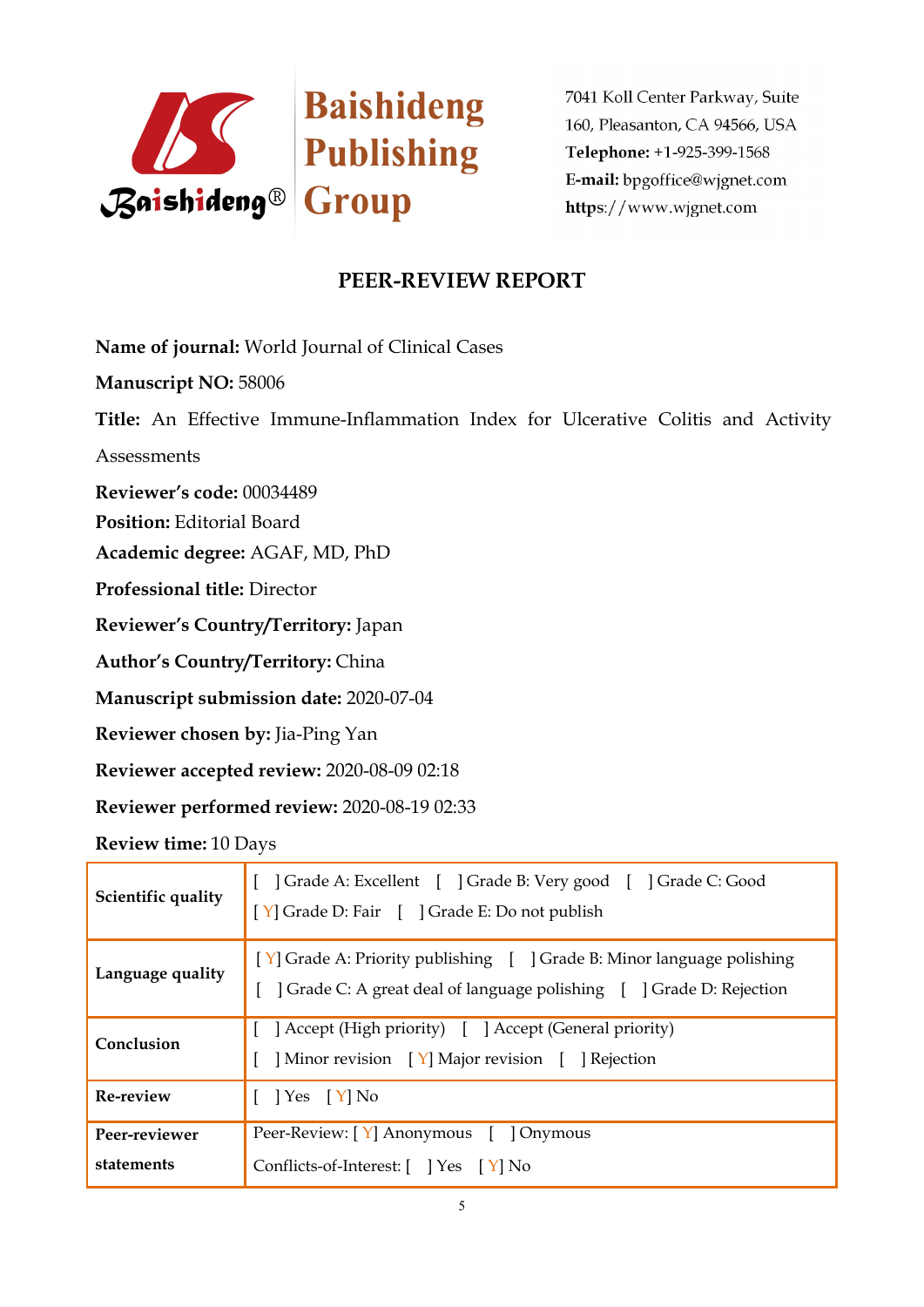

### **SPECIFIC COMMENTS TO AUTHORS**

The authors aim to report the efficacy of SII, NLR and PLR for patients with UC. However, there are several major concerns with regards to the investigation. Please see below. Major point 1) Because the study compared only UC patients with healthy controls, the authors were not able to conclude that the makers were useful for confirming UC. The makers were useful for showing only a difference between UC patients and healthy controls. 2) The UC patients were treated with various therapy included immunosuppressant, steroids, and/or monoclonal antibody therapy. The therapies must influence the SII, NLR and PLR. The study should be added the analysis of various therapies for makers. Unfortunately, a study recently reported usefulness of NLR, and PLR for UC treated with anti-TNF (Novel Prognostic Biomarkers of Mucosal Healing in Ulcerative Colitis Patients Treated With Anti-TNF: Neutrophil-to-Lymphocyte Ratio and Platelet-to-Lymphocyte Ratio. Inflamm Bowel Dis. 2020 Mar 31;izaa062. doi: 10.1093/ibd/izaa062.) . I recommend for authors to add the additional analysis to the manuscript using examples from above manuscript.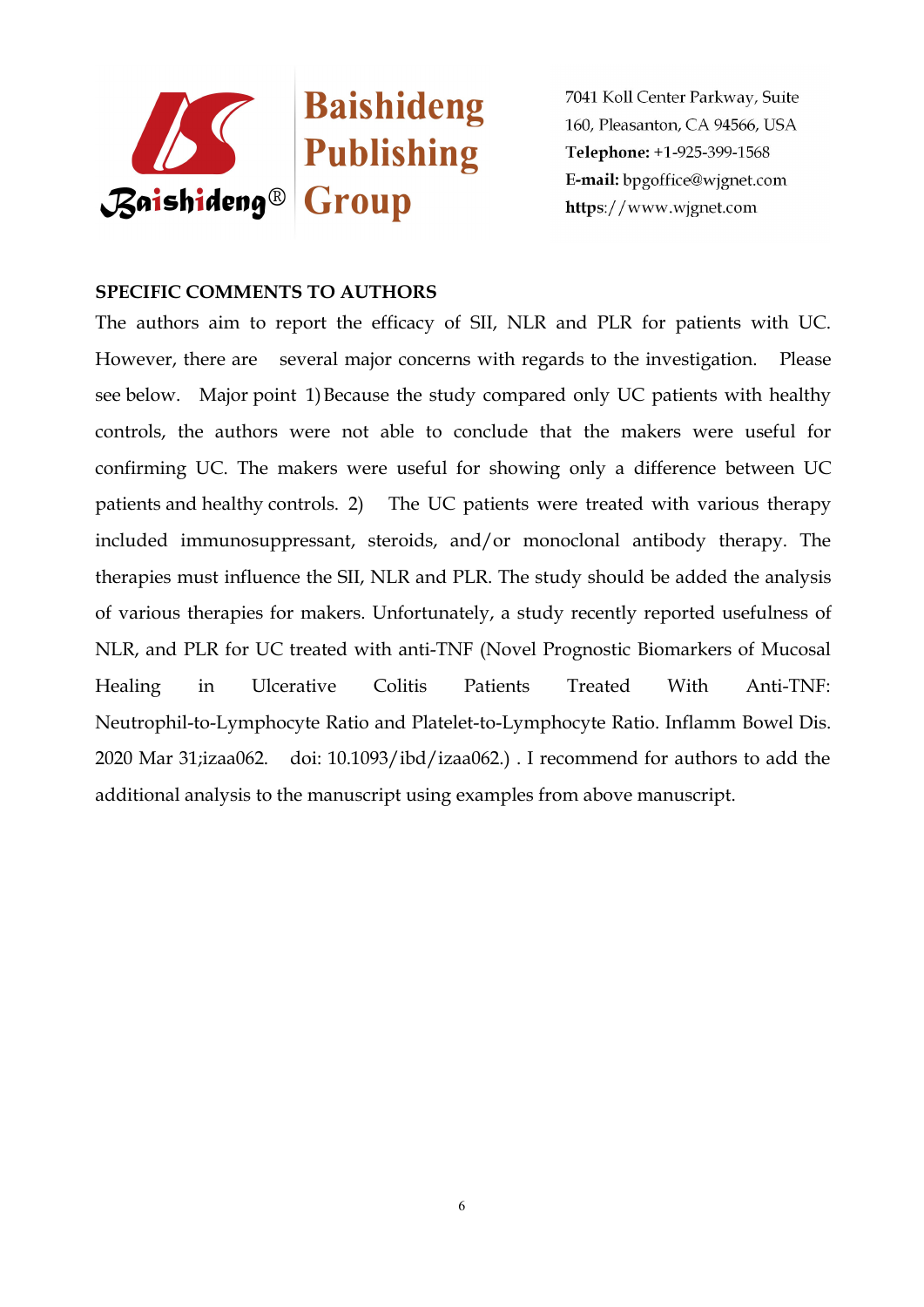

# **PEER-REVIEW REPORT**

**Name of journal:** World Journal of Clinical Cases

**Manuscript NO:** 58006

**Title:** An Effective Immune-Inflammation Index for Ulcerative Colitis and Activity

**Assessments** 

**Reviewer's code:** 00058403

**Position:** Editorial Board

**Academic degree:** MD

**Professional title:** Associate Professor

**Reviewer's Country/Territory:** Brazil

**Author's Country/Territory:** China

**Manuscript submission date:** 2020-07-04

**Reviewer chosen by:** Jia-Ping Yan

**Reviewer accepted review:** 2020-08-17 01:02

**Reviewer performed review:** 2020-08-28 01:22

**Review time:** 11 Days

| Scientific quality          | Crade A: Excellent [ ] Grade B: Very good [ Y] Grade C: Good<br>] Grade D: Fair [ ] Grade E: Do not publish                                  |  |
|-----------------------------|----------------------------------------------------------------------------------------------------------------------------------------------|--|
| Language quality            | Grade A: Priority publishing     Grade B: Minor language polishing<br>[Y] Grade C: A great deal of language polishing [ ] Grade D: Rejection |  |
| Conclusion                  | [ ] Accept (High priority) [ ] Accept (General priority)<br>[Y] Minor revision [ ] Major revision [ ] Rejection                              |  |
| Re-review                   | $[Y]$ Yes $[$ $]$ No                                                                                                                         |  |
| Peer-reviewer<br>statements | Peer-Review: [Y] Anonymous [ ] Onymous<br>Conflicts-of-Interest: [ ] Yes [Y] No                                                              |  |